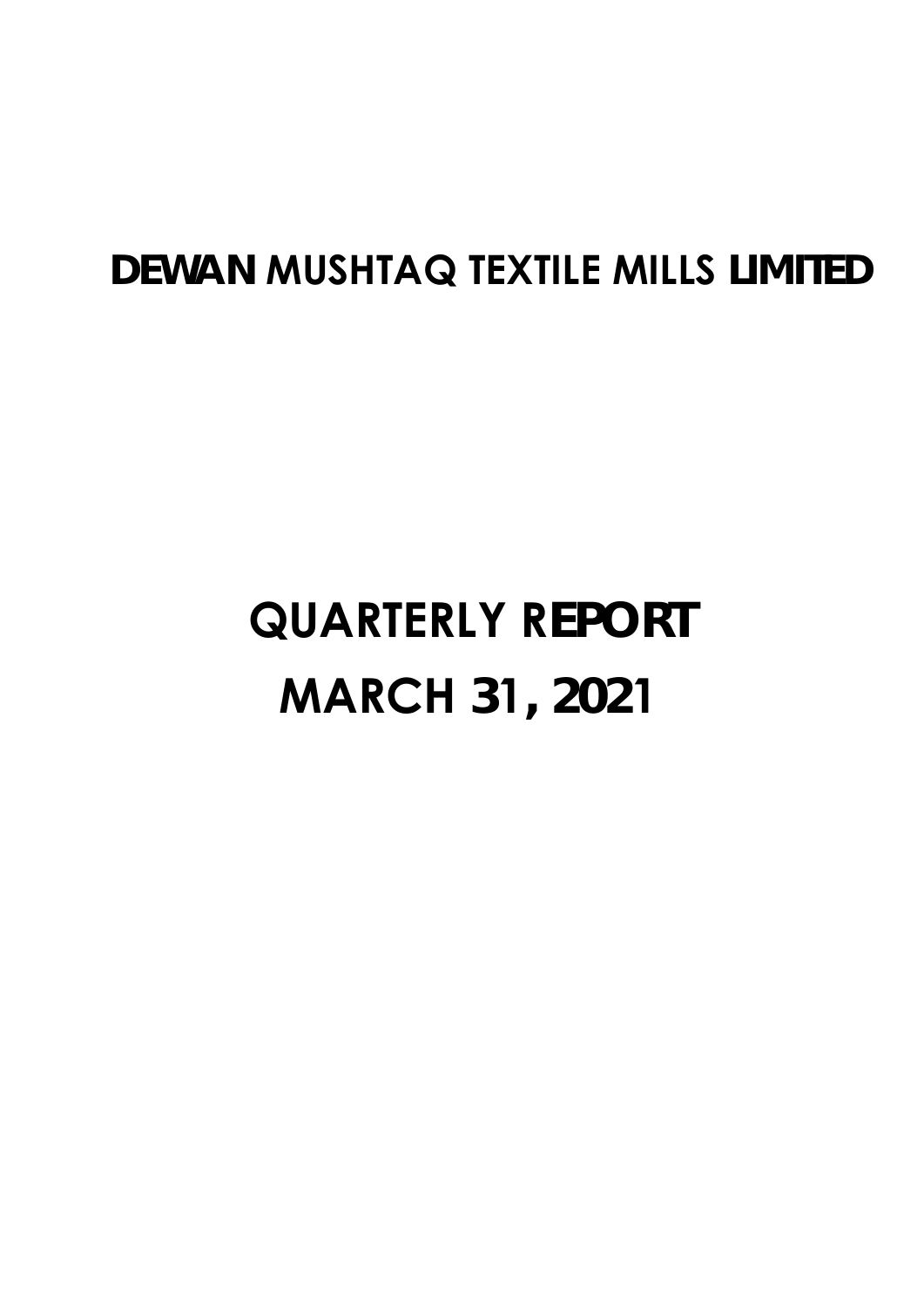#### **DEWAN MUSHTAQ TEXTILE MILLS LIMITED**

#### **COMPANY INFORMATION**

| <b>BOARD OF DIRECTORS</b>                                               |                                                                                                                                                                                                                     |
|-------------------------------------------------------------------------|---------------------------------------------------------------------------------------------------------------------------------------------------------------------------------------------------------------------|
| <b>Executive Director</b>                                               | : Mr. Ishtiaq Ahmed - Chief Executive Officer & Director                                                                                                                                                            |
| Non-Executive Directors                                                 | : Syed Asim Abid Ali - Chairman, Board of Directors<br>Mr. Zafar Asim<br>Mr. Imran Ahmed Javed<br>Syed Maqbool Ali<br>Mrs. Nida Jamil                                                                               |
| <b>Independent Director</b>                                             | : Mr. Aziz-ul-Haque                                                                                                                                                                                                 |
| <b>Audit Committee</b>                                                  | : Mr. Aziz-ul-Haque (Chairman)<br>Syed Maqbool Ali (Member)<br>Mr. Imran Ahmed Javed (Member)                                                                                                                       |
| Human Resources & Remuneration Committee : Mr. Aziz-ul-Haque (Chairman) | Syed Maqbool Ali (Member)<br>Mr. Ishtiaq Ahmed (Member)                                                                                                                                                             |
| Auditor                                                                 | : Feroze Sharif Tariq & Co.<br><b>Chartered Accountants</b><br>4/N/4 Block-6, P.E.C.H.S., Karachi 75400, Pakistan.                                                                                                  |
| Company Secretary                                                       | : Mr. Muhammad Hanif German                                                                                                                                                                                         |
| Chief Financial Officer                                                 | : Mr. Muhammad Irfan Ali                                                                                                                                                                                            |
| Tax Advisor                                                             | : Sharif & Co. Advocates                                                                                                                                                                                            |
| Legal Advisor                                                           | : Abbas & Atif Law Associates                                                                                                                                                                                       |
| <b>Bankers</b>                                                          | : Habib Bank Limited<br>: Bank Islami Pakistan Limited<br>: MCB Bank Limited<br>: Silk Bank Limited                                                                                                                 |
| Registered Office                                                       | : Dewan Centre, 3-A Lalazar<br>Beach Hotel Road, Karachi                                                                                                                                                            |
| Shares Registrar & Transfer Agent                                       | : BMF Consultants Pakistan (Private) Limited<br>Anum Estate Building, Room No. 310 & 311,<br>3rd Floor, 49, Darul Aman Society, Main Shahrah-e-Faisal,<br>adjacent to Baloch Colony Bridge, Karachi 75350, Pakistan |
| Factory Office                                                          | : A-30, S.I.T.E., Hyderabad, Sindh, Pakistan.                                                                                                                                                                       |
| Website                                                                 | : www.yousufdewan.com                                                                                                                                                                                               |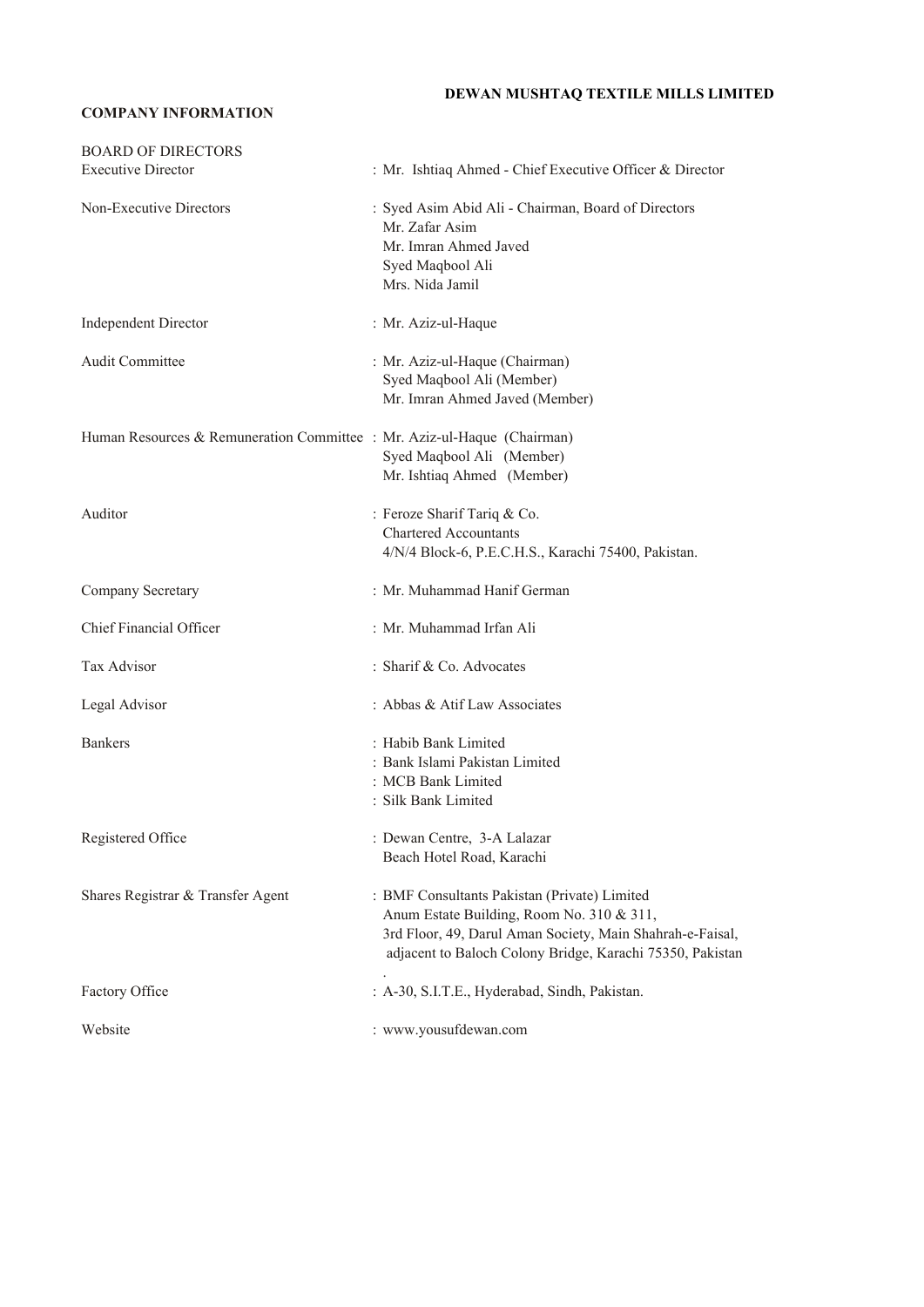### **DEWAN MUSHTAQ TEXTILE MILLS LIMITED DIRECTORS' REPORT**

#### **IN THE NAME OF ALLAH; THE MOST GRACIOUS AND MERCIFUL**

#### IF YE GIVE THANKS, I WILL GIVE YOU MORE **(HOLY QURAN)**

The Board of Directors of your Company is pleased to present unaudited condensed interim financial statements for the nine months ended March 31, 2021 in compliance with the requirements of section 237 of the Companies Act, 2017 and code of corporate governance issued by Securities and Exchange Commission of Pakistan.

#### **Operating results (Factory Shutdown):**

Company's net sales during the current as well as in the comparative period remained nil due to closure of operations. The Company, for the time being, has suspended its manufacturing operations since July 2016 which could not be resumed due to working capital constraints. The condensed interim financial statements have been prepared using going concern assumption as the company has approached its lenders for further restructuring of its liabilities, which is in process. Management is hopeful that such revision will be finalized soon which will enable the company to resume its operations.

Pakistan's economic recovery continued in a steady path during period under review, with almost all macroeconomic indicators suggesting uptick in fortunes, where the SBP has also revised up its real GDP growth forecast from 2% to 3% during the current year. Government through various fiscal and monetary measures tried to relieve the industries in tough times and the economy is showing progressive results and have partially softened the pandemic's impact. Going forward, things started picking momentum in Pakistan. Exports and remittances moved upward. The record activities in Textile, construction and allied industries, strong performance of largescale manufacturing (LSM), stable exchange rate and improved exports along with rising remittances have restored the investors' confidence, paving way for the unprecedented economic growth.

#### **Future Outlook**

Despite the signs of economic resilience and recovery, there may be some pressure on current account due to high imports of Raw material, recent removal of regulatory duty on import of synthetic yarn, import of plant and machinery, possibility of double-digit inflation during the latter end of FY21 could ultimately force SBP raising interest rates. These factors may also push the exchange rate upward in short term. Further, the challenges of rising debt, increased cost of living, increased taxation, rising prices of electricity & gas, could lead to wavering of investor confidence. Further, current political environment and fears of increased lockdown restrictions owing to COVID‐19 third wave are critical variable where the positivity rate is hovering around high single‐digits and a sustained strain may lead to harsh measures that may hamper growth outlook.

#### **Conclusion**

In conclusion, we bow beg and pray to Almighty Allah, Rahman-o-Rahim, in the name of our beloved Prophet Muhammad (Peace be upon him) for the continued showering of his blessings, Guidance, strength, health and prosperity to us, our company, country and nation, and also pray to Almighty Allah to bestow peace, Harmony, brotherhood and unity in true Islamic spirit to whole of Muslim Ummah; Ameen: Summa Ameen

LO‐MY LORD IS INDEED HEARER OF PRAYER (HOLY QURAN)

By and under Authority of the Board of Directors

**Ishtiaq Ahmed Chief Executive Officer** 

**Zafar Asim Director** 

Dated: April 26, 2021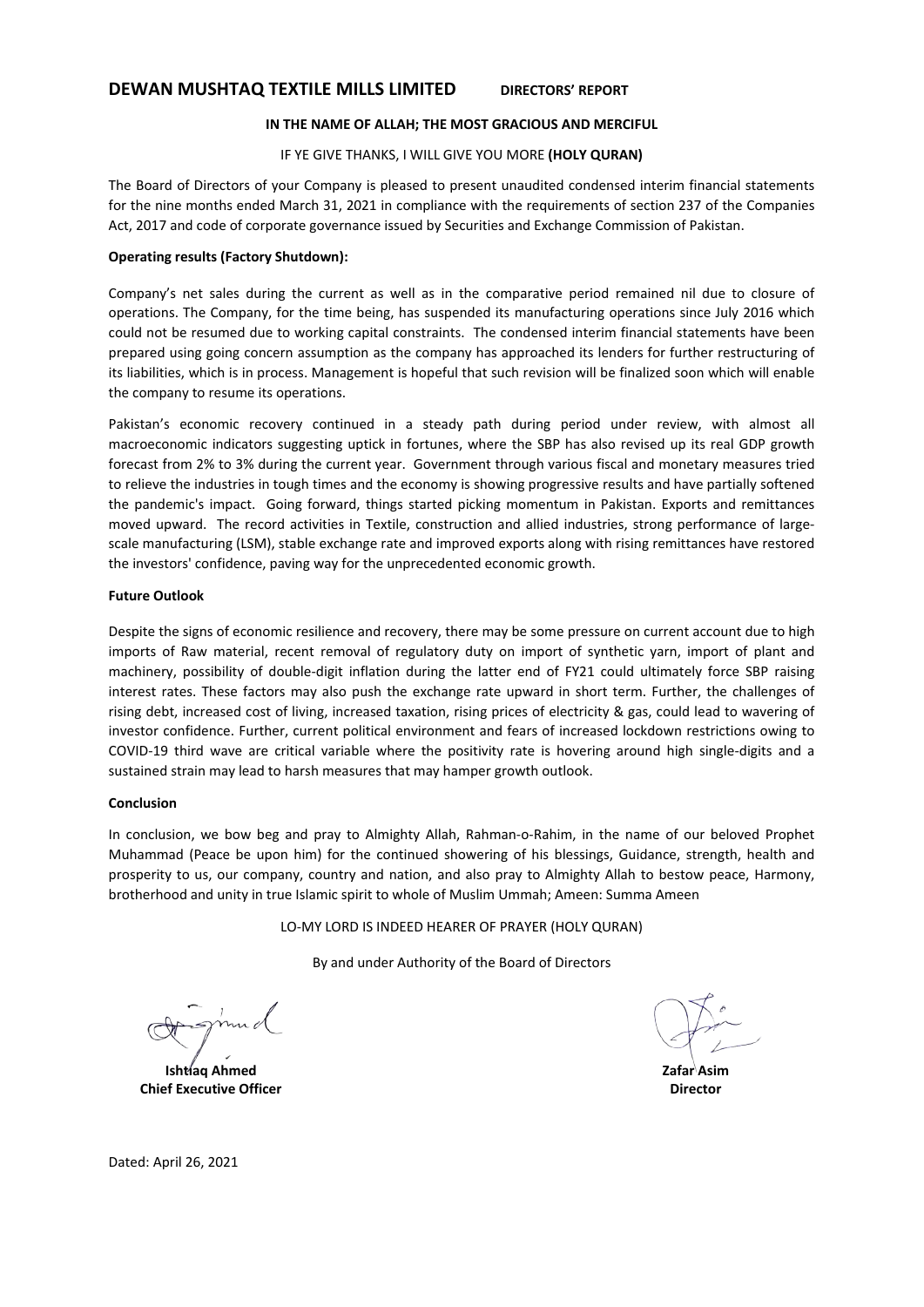#### **DEWAN MUSHTAQ TEXTILE MILLS LIMITED CONDENSED INTERIM STATEMENT OF FINANCIAL POSITION AS AT MARCH 31, 2021**

|                                                                         | <b>Notes</b> | (Un-Audited)<br>March 31,<br>2021<br>--------------- (Rupees) --------------- | (Audited)<br>June 30,<br>2020 |
|-------------------------------------------------------------------------|--------------|-------------------------------------------------------------------------------|-------------------------------|
|                                                                         |              |                                                                               |                               |
| <u>EQUITY AND LIABILITIES</u>                                           |              |                                                                               |                               |
| <b>CAPITAL &amp; RESERVES</b>                                           |              |                                                                               |                               |
| <b>Authorized</b>                                                       |              |                                                                               |                               |
| 12,000,000 (June 30, 2020: 12,000,000) Ordinary Shares of Rs. 10/- each |              | 120,000,000                                                                   | 120,000,000                   |
| Issued, Subscribed and Paid-up Capital                                  |              | 115,610,280                                                                   | 115,610,280                   |
| <b>Revenue Reserves</b>                                                 |              | (578, 133, 507)                                                               | (539, 938, 998)               |
| Revaluation surplus on property plant and equipment (Capital Reserve)   |              | 573,327,517                                                                   | 588,561,751                   |
|                                                                         |              |                                                                               |                               |
|                                                                         |              | 110,804,290                                                                   | 164,233,033                   |
| <u>NON-CURRENT LIABILITIES</u>                                          |              |                                                                               |                               |
| <b>Deferred Liabilities</b>                                             |              |                                                                               |                               |
| Provision for staff gratuity                                            |              | 42,395,114                                                                    | 42,443,114                    |
| Deferred taxation                                                       |              | 76,928,925                                                                    | 83,151,359                    |
|                                                                         |              | 119,324,039                                                                   | 125,594,473                   |
| <b>CURRENT LIABILITIES</b><br>Trade and other Payables                  |              | 102,232,281                                                                   | 101,756,018                   |
| Mark-up accrued on loans                                                |              | 113,217,863                                                                   | 102,236,154                   |
| Unclaimed dividend                                                      |              | 308,319                                                                       | 308,319                       |
| Current and over due portion long term loans                            |              | 176,358,892                                                                   | 176,358,892                   |
| <b>Short Term Borrowings</b>                                            |              | 205, 338, 173                                                                 | 205,338,173                   |
|                                                                         |              | 597,455,528                                                                   | 585,997,556                   |
| Contingencies and Commitments                                           | 6            |                                                                               |                               |
|                                                                         |              | 827,583,857                                                                   | 875, 825, 062                 |
| <b>ASSETS</b>                                                           |              |                                                                               |                               |
| <b>NON-CURRENT ASSETS</b>                                               |              |                                                                               |                               |
| Property, Plant and Equipment                                           | 7            | 708,450,476                                                                   | 742,728,810                   |
| Long term Investment                                                    | 8            |                                                                               |                               |
| Long Term Deposits                                                      |              | 2,329,728                                                                     | 2,329,728                     |
|                                                                         |              |                                                                               |                               |
| <b>CURRENT ASSETS</b><br>Stores, Spares                                 |              | 15,849,249                                                                    | 15,849,249                    |
| Stock-in-trade                                                          |              | 37,638,566                                                                    | 37,638,566                    |
| Trade debts - unsecured                                                 |              | 22,025,534                                                                    | 36,076,887                    |
| Advances - Considered good                                              |              | 3,006,247                                                                     | 3,006,247                     |
| Short term deposits and other receivable                                |              | 15,814,943                                                                    | 15,814,943                    |
| Other Receivables - Unsecured, Considered good                          |              | 7,441,000                                                                     | 7,441,000                     |
| Tax recoverable - Net                                                   |              | 11,487,625                                                                    | 11,486,646                    |
| Cash and bank balances                                                  |              | 3,540,489                                                                     | 3,452,986                     |
|                                                                         |              | 116,803,653                                                                   | 130,766,524                   |
|                                                                         |              | 827,583,857                                                                   | 875, 825, 062                 |
|                                                                         |              |                                                                               |                               |

**Ishtiaq Ahmed Muhammad Irfan Ali** CEO & Director Chief Financial Officer

**Zafar Asim** Director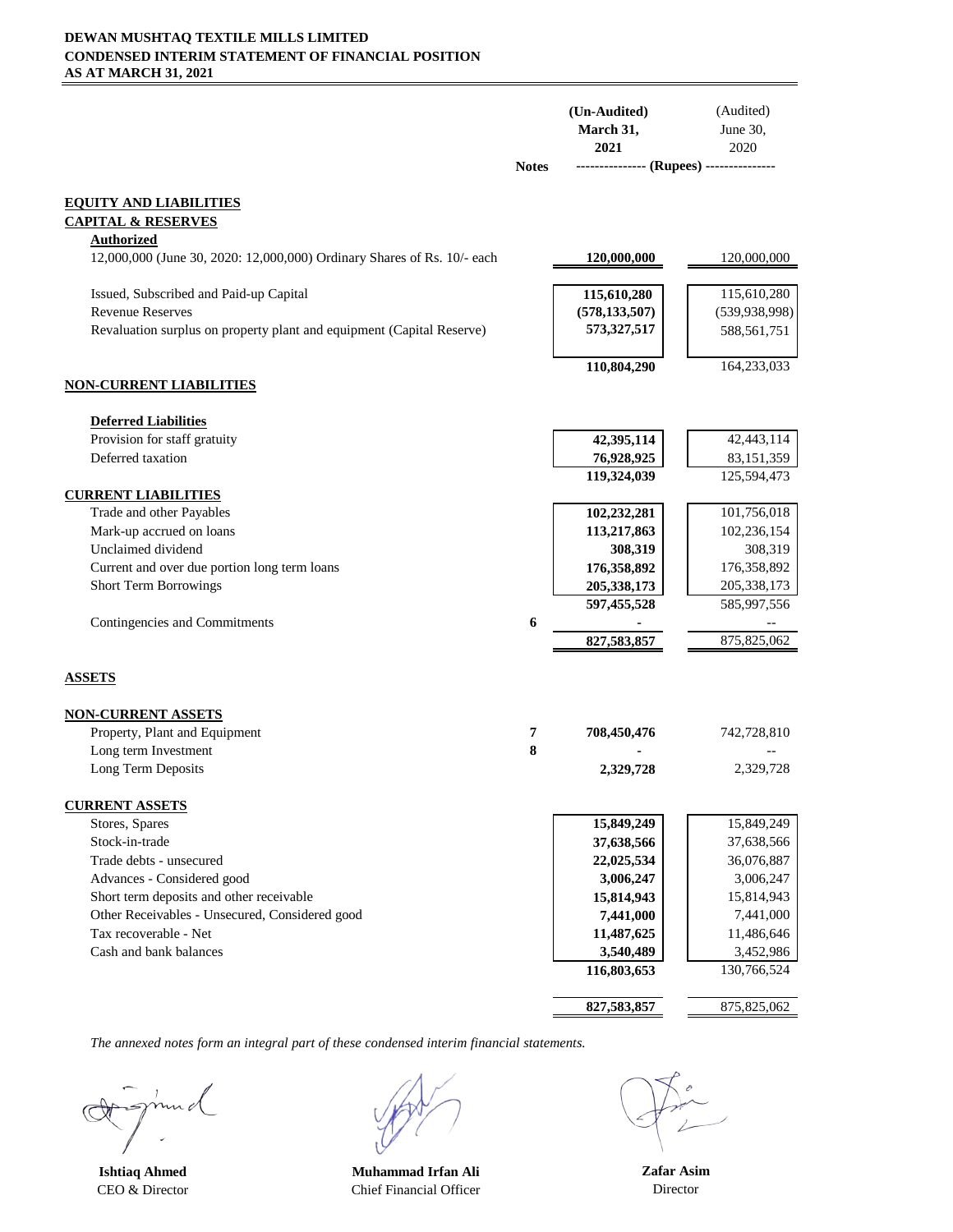#### **DEWAN MUSHTAQ TEXTILE MILLS LIMITED CONDENSED INTERIM STATEMENT OF PROFIT OR LOSS (UN-AUDITED) FOR THE NINE MONTHS & QUARTER ENDED MARCH 31, 2021**

|                                               |              | <b>Nine Months Ended</b> |                  | <b>Quarter Ended</b> |                 |
|-----------------------------------------------|--------------|--------------------------|------------------|----------------------|-----------------|
|                                               |              | <b>July-Mar</b><br>2021  | July-Mar<br>2020 | Jan-Mar<br>2021      | Jan-Mar<br>2020 |
|                                               | <b>Notes</b> |                          |                  |                      |                 |
| Sales - Net                                   |              |                          |                  |                      |                 |
| Cost of Sales                                 |              | (39, 187, 319)           | (44, 560, 988)   | (12,795,862)         | (14, 430, 167)  |
| Gross (Loss)                                  |              | (39, 187, 319)           | (44, 560, 988)   | (12,795,862)         | (14, 430, 167)  |
| <b>Operating expenses</b>                     |              |                          |                  |                      |                 |
| Administrative and General Expenses           |              | (8, 196, 525)            | (8,848,433)      | (2,855,631)          | (2,652,385)     |
| Operating (Loss)                              |              | (47, 383, 844)           | (53, 409, 421)   | (15,651,493)         | (17, 082, 552)  |
| <b>Finance Cost</b>                           |              | (12, 267, 333)           | (31,744,196)     | (4,074,775)          | (10,608,913)    |
| (Loss) before taxation<br><b>Taxation</b>     |              | (59, 651, 177)           | (85, 153, 617)   | (19,726,268)         | (27,691,465)    |
| Deferred                                      |              | 6,222,434                | 6,967,688        | 2,074,145            | 2,322,562       |
|                                               |              | 6,222,434                | 6,967,688        | 2,074,145            | 2,322,562       |
| (Loss) after taxation                         |              | (53, 428, 743)           | (78, 185, 929)   | (17, 652, 123)       | (25,368,903)    |
| (Loss) Per Share - Basic and diluted (Rupees) | 11           | (4.62)                   | (6.76)           | (1.53)               | (2.19)          |

nu v

**Ishtiaq Ahmed** CEO & Director

**Muhammad Irfan Ali Zafar Asim** Chief Financial Officer

Director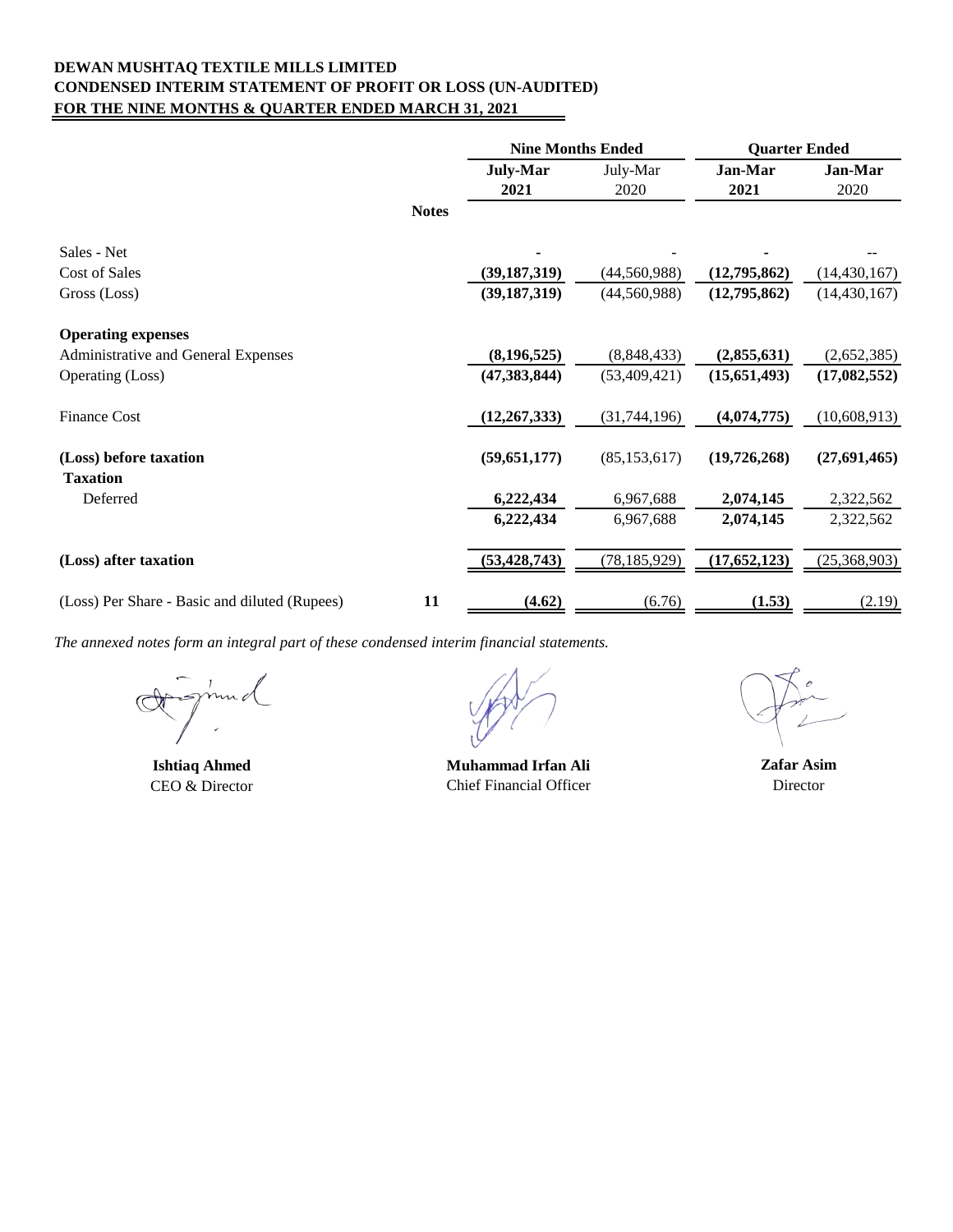#### **DEWAN MUSHTAQ TEXTILE MILLS LIMITED CONDENSED INTERIM STATEMENT OF COMPREHENSIVE INCOME (UN-AUDITED) FOR THE NINE MONTHS & QUARTER ENDED MARCH 31, 2021**

|                                                                                             | <b>Nine Months Ended</b>                    |                          | <b>Ouarter Ended</b> |                 |
|---------------------------------------------------------------------------------------------|---------------------------------------------|--------------------------|----------------------|-----------------|
|                                                                                             | <b>July-Mar</b><br>July-Mar<br>2021<br>2020 |                          | Jan-Mar<br>2021      | Jan-Mar<br>2020 |
| (Loss) for the period<br><b>Other comprehensive Income:</b>                                 | (53, 428, 743)                              | (78, 185, 929)           | (17,652,123)         | (25,368,903)    |
| Effect of change in tax rates on balance<br>of revaluation on property, plant and equipment | $\blacksquare$                              | $\overline{\phantom{0}}$ |                      |                 |

| l comprehensive (Loss) for the period<br>Fotal | (53, 428, 743) | 929.<br>10 <sub>F</sub><br>70<br>$\sim$ | $\sqrt{2}$<br>123 <sub>1</sub><br>$\sim$<br>.02 | 903<br>-368.<br>$\sqrt{2}E$ |
|------------------------------------------------|----------------|-----------------------------------------|-------------------------------------------------|-----------------------------|
|                                                |                |                                         |                                                 |                             |

**Ishtiaq Ahmed**

CEO & Director **Chief Financial Officer Director Director Muhammad Irfan Ali**

**Zafar Asim**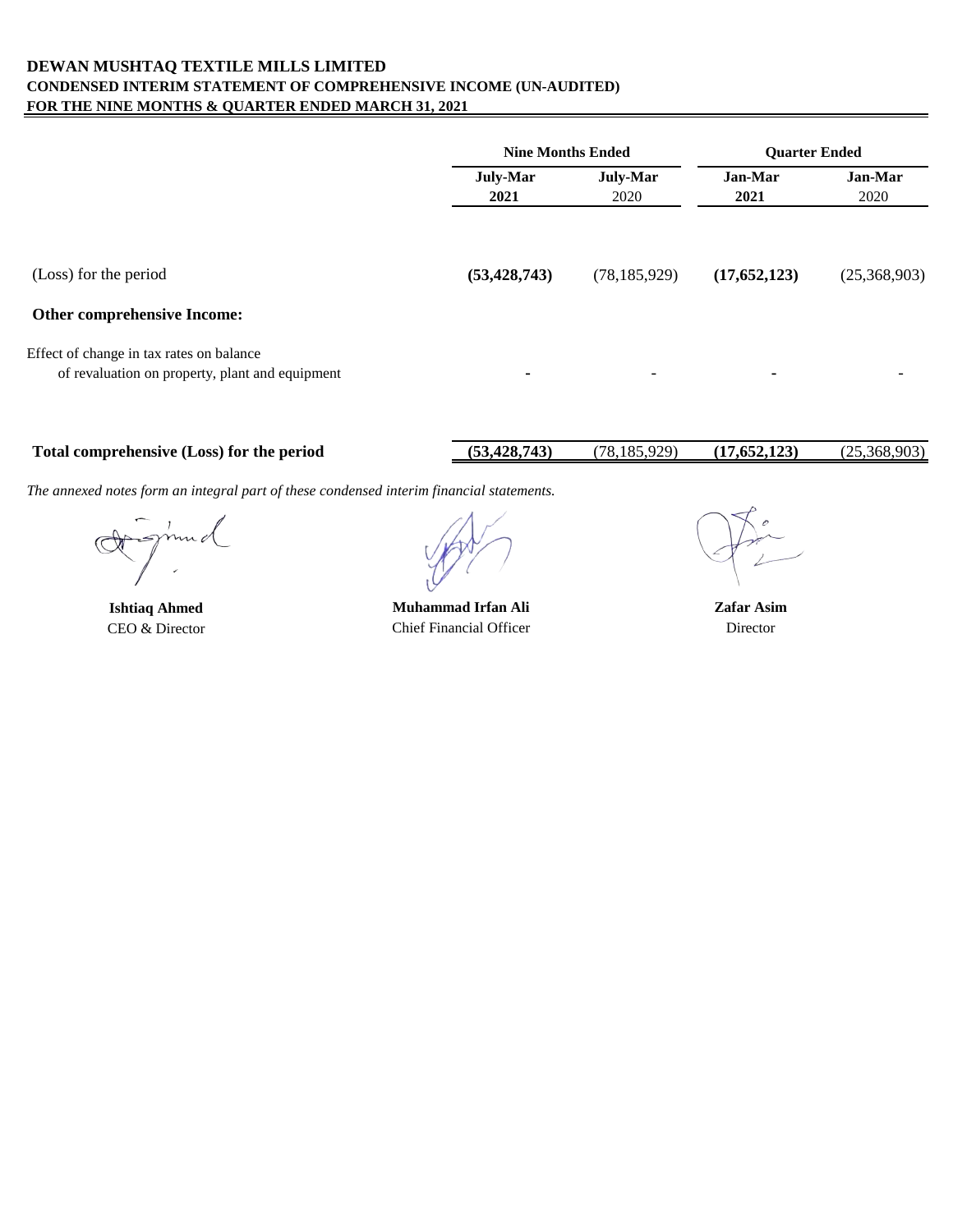#### **DEWAN MUSHTAQ TEXTILE MILLS LIMITED CONDENSED INTERIM STATEMENT OF CASH FLOWS (UN-AUDITED) FOR THE NINE MONTHS ENDED MARCH 31, 2021**

|                                                                                                    |              | July-Mar<br>2021                 | <b>July-Mar</b><br>2020 |
|----------------------------------------------------------------------------------------------------|--------------|----------------------------------|-------------------------|
|                                                                                                    | <b>Notes</b> | --------------- (Rupees) ------- |                         |
| <b>CASH FLOW FROM OPERATING ACTIVITIES</b>                                                         |              |                                  |                         |
| (Loss) before Taxation                                                                             |              | (59, 651, 177)                   | (85, 153, 617)          |
| <b>Adjustment for Non-Cash and Other Items:</b>                                                    |              |                                  |                         |
| Depreciation                                                                                       |              | 34,278,334                       | 38,598,715              |
| Finance Cost                                                                                       |              | 12,267,333                       | 31,744,196              |
|                                                                                                    |              | 46,545,667                       | 70,342,911              |
|                                                                                                    |              | (13, 105, 510)                   | (14,810,706)            |
| <b>Working Capital Changes</b>                                                                     |              |                                  |                         |
| (Increase) / Decrease in Current Assets                                                            |              |                                  |                         |
| <b>Trade Debts</b>                                                                                 |              | 14,051,353                       | 14,794,974              |
| <b>Loans and Advances</b>                                                                          |              |                                  | 13,666                  |
| Trade deposits, Prepayments & Other receivables                                                    |              |                                  | 44,115                  |
| Increase / (Decrease) in Current Liabilities Trade                                                 |              |                                  |                         |
| Creditors, Payable & others borrowings                                                             |              | 476,263                          | 2,978,755               |
|                                                                                                    |              | 14,527,616                       | 17,831,510              |
| Taxes Paid                                                                                         |              | (979)                            | (2, 304)                |
| <b>Gratuity Paid</b>                                                                               |              | (48,000)                         | (237, 293)              |
|                                                                                                    |              | (48,979)                         | (239, 597)              |
| Net Cash Inflow/ (Outflow) from Operating Activities<br><b>CASH FLOW FROM INVESTING ACTIVITIES</b> |              | 1,373,127                        | 2,781,207               |
| Long term deposits                                                                                 |              |                                  |                         |
| Net Cash Inflow / (Outflow) from Investing Activities                                              |              |                                  |                         |
| <b>CASH FLOW FROM FINANCING ACTIVITIES</b>                                                         |              |                                  |                         |
| <b>Finance Cost Paid</b>                                                                           |              | (1,285,624)                      | (2,891,454)             |
| Net Cash Inflow/ (Outflow) from Financing Activities                                               |              | (1,285,624)                      | (2,891,454)             |
| Net (decrease) / Increase in Cash and Cash Equivalents                                             |              | 87,503                           | (110, 247)              |
| Cash and Cash Equivalents at the Beginning of the period                                           |              | 3,452,986                        | 3,438,957               |
| Cash and cash equivalents at the end of the period                                                 | 9            | 3,540,489                        | 3,328,710               |

**Ishtiaq Ahmed CEO & Director**

**Muhammad Irfan Ali** Chief Financial Officer

**Zafar Asim** Director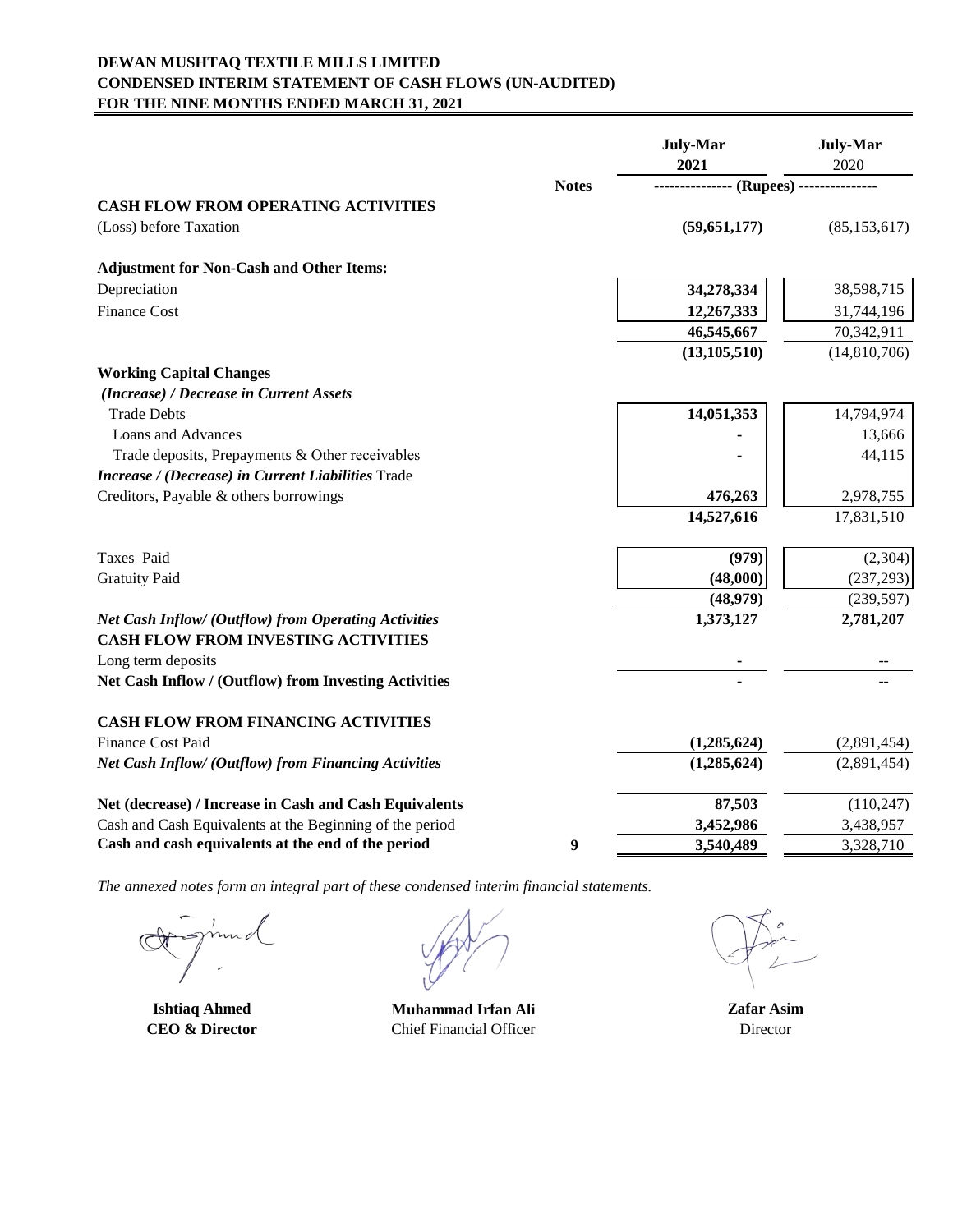#### **DEWAN MUSHTAQ TEXTILE MILLS LIMITED CONDENSED INTERIM STATEMENT OF CHANGES IN EQUITY (UN-AUDITED) FOR THE NINE MONTHS ENDED MARCH 31, 2021**

|                                                                                     |                                           | <b>Revenue Reserves</b>          |                              | <b>Capital Reserves</b>                                         |                |
|-------------------------------------------------------------------------------------|-------------------------------------------|----------------------------------|------------------------------|-----------------------------------------------------------------|----------------|
|                                                                                     | Issued, subscribed<br>and paid-up capital | <b>General</b><br><b>Reserve</b> | <b>Accumulated Loss</b>      | <b>Revaluation Surplus</b><br>on property, plant &<br>equipment | <b>Total</b>   |
|                                                                                     |                                           |                                  | (Rupees) ------------------- |                                                                 |                |
| Balance as at 1st July 2019                                                         | 115,610,280                               | 45,000,000                       | (503, 671, 894)              | 611,306,848                                                     | 268, 245, 234  |
| Total comprehensive (Loss) for period                                               |                                           |                                  |                              |                                                                 |                |
| (Loss) for the period                                                               |                                           |                                  | (78, 185, 929)               |                                                                 | (78, 185, 929) |
| Other comprehensive income for the period                                           |                                           |                                  |                              |                                                                 |                |
|                                                                                     |                                           |                                  | (78, 185, 929)               |                                                                 | (78, 185, 929) |
| Transfer to accumulated loss in respect of<br>incremental depreciation - net of tax |                                           |                                  | 17,058,824                   | (17,058,824)                                                    |                |
| Balance as at March 31, 2020                                                        | 115,610,280                               | 45,000,000                       | (564, 798, 999)              | 594,248,024                                                     | 190,059,305    |
| Balance as at July 01, 2020                                                         | 115,610,280                               | 45,000,000                       | (584, 938, 998)              | 588,561,751                                                     | 164,233,033    |
| Total comprehensive (Loss) for period                                               |                                           |                                  |                              |                                                                 |                |
| (Loss) for the period                                                               |                                           |                                  | (53, 428, 743)               |                                                                 | (53, 428, 743) |
| Other comprehensive income for the period                                           |                                           |                                  |                              |                                                                 |                |
|                                                                                     |                                           |                                  | (53, 428, 743)               |                                                                 | (53, 428, 743) |
| Transfer to accumulated loss in respect of                                          |                                           |                                  |                              |                                                                 |                |
| incremental depreciation - net of tax                                               |                                           |                                  | 15,234,234                   | (15, 234, 234)                                                  |                |
| Balance as at March 31, 2021                                                        | 115,610,280                               | 45,000,000                       | (623, 133, 507)              | 573,327,517                                                     | 110,804,290    |

 $m \ell$ 

**Ishtiaq Ahmed**<br> **CEO & Director**<br> **CEO & Director**<br> **CHECO & Director**<br> **CHECO & Director** Chief Financial Officer

**Zafar Asim** Director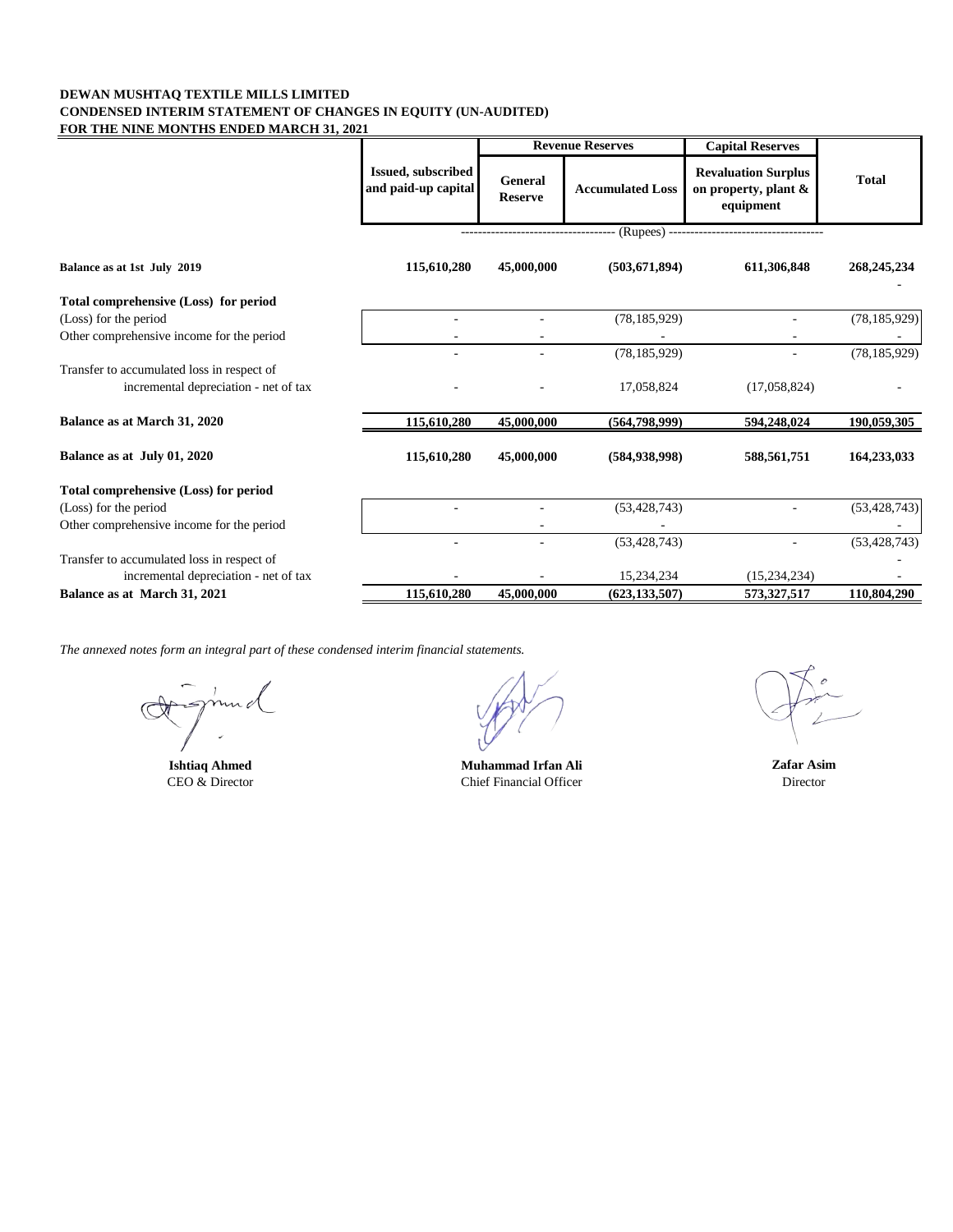#### **DEWAN MUSHTAQ TEXTILE MILLS LIMITED NOTES TO THE CONDENSED INTERIM FINANCIAL STATEMENTS (UN-AUDITED) FOR THE NINE MONTHS ENDED MARCH 31, 2021**

#### **1. Corporate Information**

Dewan Mushtaq Textile Mills Limited (the Company) was incorporated in Pakistan, as a public limited company on November 04, 1970, under the Companies Act, 1913 (Now the Companies Act, 2017) and its shares are listed on Pakistan Stock Exchange Limited. The registered office of the company is located at 3-A, Lalazar, Beach Hotel Road, Karachi, Pakistan; while its manufacturing facilities are located at A-30, S.I.T.E., Hyderabad, Sindh, Pakistan. The principal activity of the Company is trading, manufacturing and sale of yarn, however operation are suspended since July 2016.

#### **2 Going Concern Assumption**

The condensed interim financial statements of the company for the period ended March 31, 2021 reflect that company has sustained a net loss after taxation of Rs.53.429 million (2020: Rs.104.012 million) and as of that date company has negative reserves of Rs. 578.134 million have resulted in negative equity of Rs.110.804 million. Further the company's short term borrowing facilities having limit to the extent of Rs.100 million have expired and not been renewed. Company defaulted in repayment of its restructured liabilities due to liquidity crunch caused by the overall lesser market demand and adverse factors being faced by the textile industry in the country. Due to the aforementioned scenario, the Company, for the time being, has also suspended its manufacturing & other operations since July 2016 Accordingly, the entire restructured liabilities along with markup eligible for waiver become immediately repayable. These conditions indicate the existence of material uncertainty which may cast significant doubt about the company's ability to continue as a going concern, therefore the company may not be able to realize its assets and discharge its liabilities during the normal course of business.

These condensed interim financial statements has been prepared on going concern assumption as the Company approached its lenders for further restructuring of its liabilities which is in process. Company is hopeful that such restructuring will be effective soon and will further streamline the funding requirements of the Company which will ultimately help the management to run the operations smoothly with optimum utilization of production capacity. As the conditions mentioned in the foregoing paragraph are temporary and would reverse therefore the preparation of The condensed interim financial statements using going concern assumption is justified.

#### **3 BASIS OF PREPARATION**

- **3.1** These condensed interim financial statements of the Company have been prepared in accordance with the accounting and reporting standards as applicable in Pakistan for interim financial reporting. The accounting and reporting standards applicable in Pakistan for interim financial reporting comprise of International Accounting Standard (IAS) 34, "Interim Financial Reporting", issued by the International Accounting Standards Board (IASB) as notified under the Companies Act, 2017 and provisions of and directives issued under the Companies Act, 2017. Where provisions of and directives issued under the Companies Act, 2017 differ from the requirements of IAS 34, the provisions of and directives issued under the Companies Act, 2017 have been followed.
- **3.2** These condensed interim financial statements do not include all the information and disclosures required in the annual audited financial statements, and should be read in conjunction with the Company's annual audited financial statements for the year ended 30 June 2020.

#### **4 SIGNIFICANT ACCOUNTING POLICIES AND ESTIMATES**

**4.1** The accounting policies and methods of computation adopted and applied in the preparation of these condensed interim financial statements are consistent with those followed in the preparation of the Company's annual financial statements for the year ended 30 June 2020.

#### **4.2 Application of new and revised International Financial Reporting Standards**

#### **4.2.1 Standards, amendments to standards and interpretations becoming effective in future periods**

There are certain new standards, amendments to existing standards and new interpretations on approved accounting standards that became effective during the period and are mandatory for accounting periods of the Company beginning on or after July 01, 2020 but are considered not to be relevant or not to have any material effect on the Company's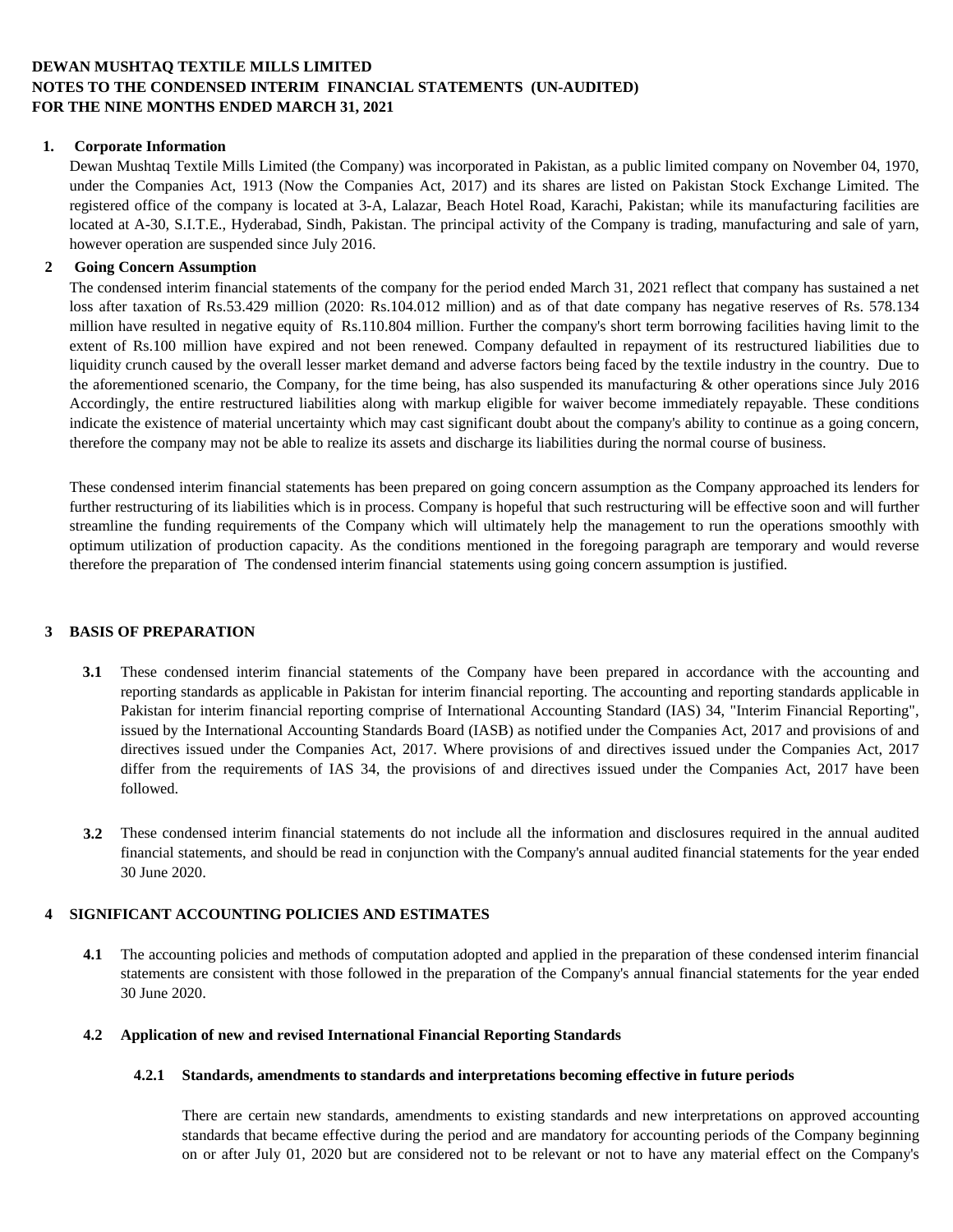operations and are, therefore, not disclosed in these condensed interim financial statements.

#### **4.2.2 Standards, amendments to standards and interpretations becoming effective during the period**

There are certain new standards, amendments to standards and interpretations that will became effective in future accounting periods but are considered not to be relevant or not to have any material effect on the Company's operations and are, therefore, not disclosed in these condensed interim financial statements.

#### **5 ACCOUNTING ESTIMATES, JUDGEMENTS AND FINANCIAL RISK MANAGEMENT**

- **5.1** The preparation of these condensed interim financial statements in conformity with approved accounting standards requires management to make estimates, assumptions and use judgments that affect the application of policies and reported amounts of assets and liabilities and income and expenses. Estimates, assumptions and judgments are continually evaluated and are based on historical experience and other factors, including reasonable expectations of future events. revision to accounting estimates are recognized prospectively commencing from the period of revision.
- **5.2** Judgements and estimates made by management in the preparation of these condensed interim financial statements are the same as those that were applied to the financial statements as at and for the year ended June 30, 2020.
- **5.3** The Company's financial risk management objectives and policies are consistent with those objectives and policies which were disclosed in the financial statements of the Company for the year ended June 30, 2020

#### **6 Contingencies and Commitments**

There has been no significant change in the contingencies and commitments since the last audited financial statements for the year ended June 30, 2020.

|     |                                        |     | (Un-Audited)<br>March 31, | (Audited)<br>June'30 |
|-----|----------------------------------------|-----|---------------------------|----------------------|
|     |                                        |     | 2021                      | 2020                 |
|     |                                        |     | (Rupees)                  |                      |
|     | <b>Proprty, Plant &amp; Equipments</b> |     |                           |                      |
|     | <b>Operating Fixed Assets</b>          | 7.1 | 708,450,476               | 742,728,810          |
|     |                                        |     | 708,450,476               | 742,728,810          |
| 7.1 | <b>Operating Fixed Assets</b>          |     |                           |                      |
|     | Opening written down value             |     | 742,728,810               | 794,120,327          |
|     | Depreciation during the period / year  |     | (34, 278, 334)            | (51,391,517)         |
|     | Closing written down value             |     | 708,450,476               | 742,728,810          |
|     |                                        |     |                           |                      |

#### **8 Long Term Investment**

#### **Investment in associate**

Dewan Salman Fibre Limited

**8.1** Associate is an entity over which the Company has significant influence but no control. Company's investee company is considered to be its associate by virtue of common directorship, member of yousuf dewan companies and its ownership interest of 5.42% in investee company.

#### **8.2 Investment in Dewan Salman Fibre Limited - at equity method**

| Number of shares held             | 19,864,518 | 19.864.518 |
|-----------------------------------|------------|------------|
| Cost of investment (Rupees)       | 40,000,000 | 40,000,000 |
| Fair value of investment (Rupees) | 17.480.776 | 17.480.776 |
| Ownership interest                | $5.42\%$   | 5.42%      |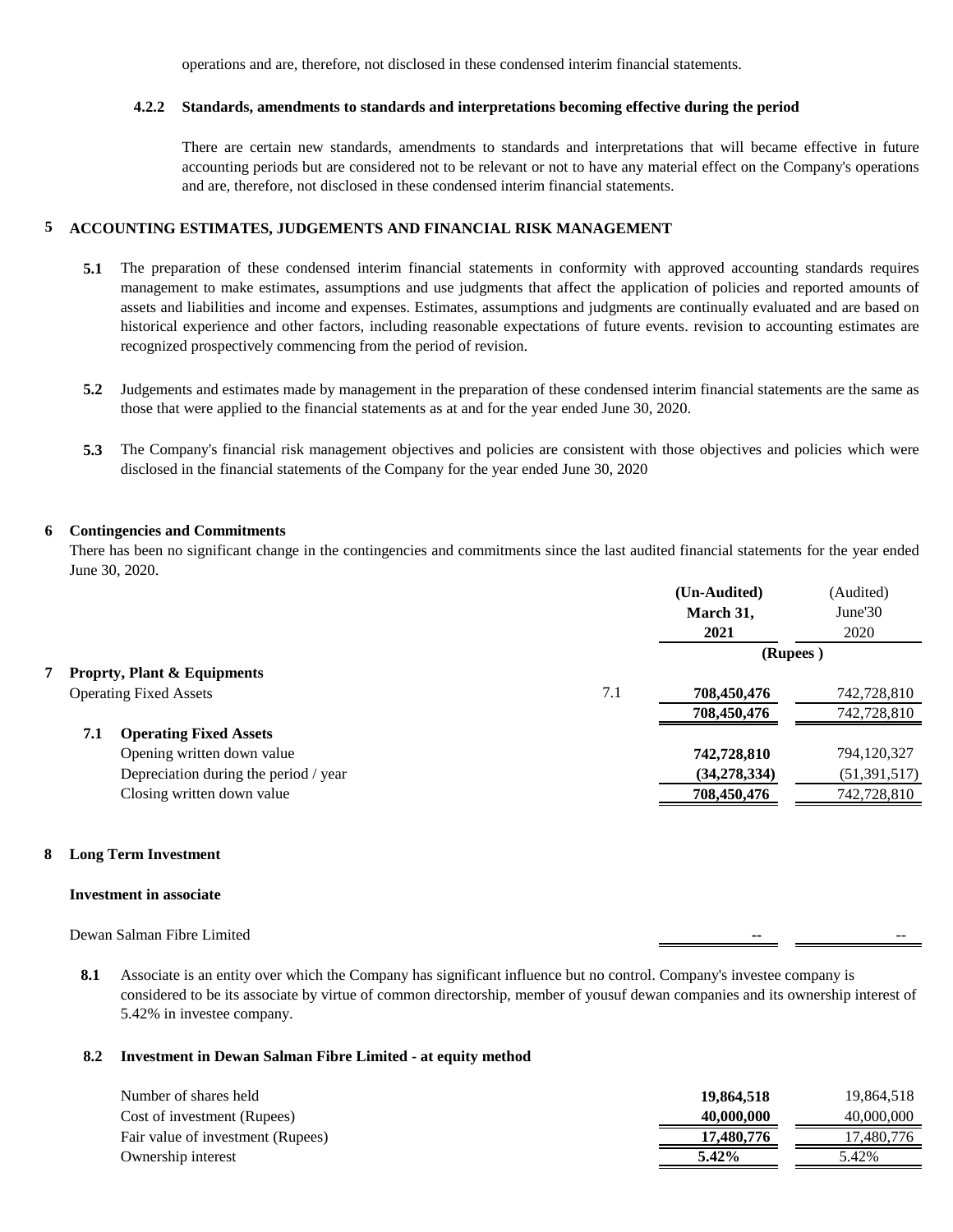**8.3** Investment in associated company was made in accordance with the requirement of then effective Companies Act, 2017. As the Company's share of losses exceed its interest in the associate, the Company has discontinued recognising its share of further losses. Market value is based on last available quoted price as of February 19, 2018.

|                                  | (Un-Audited) | (Un-Audited) |
|----------------------------------|--------------|--------------|
|                                  | March 31,    | March 31,    |
|                                  | 2021         | 2020         |
| <b>Cash and Cash Equivalents</b> | (Rupees)     |              |
| Cash in Hand                     | 50,000       | 28,607       |
| Cash at Banks - Current Accounts | 3,490,489    | 3,300,103    |
|                                  | 3,540,489    | 3,328,710    |

#### **10 Related Party Transactions**

During the period provident fund contribution of Rs.0.450 million (Mar 2020: Rs.0.433 million).

| 11 (Loss) Per Share - Basic and diluted         | March 31,<br>2021 | March 31,<br>2020 |
|-------------------------------------------------|-------------------|-------------------|
| (Loss) after Taxation                           | (53, 428, 743)    | (78, 185, 929)    |
| Weighted Average Number of Ordinary Share (Nos) | 11.561.028        | 1.561.028         |
| (Loss) Per Share - Basic and diluted (Rupees)   | (4.62)            | (6.76)            |

#### **12 CORRESPONDING FIGURES**

In order to comply with the requirements of International Accounting Standard 34 "Interim Financial Reporting", balance sheet has been compared with the balances of annual financial statements, whereas profit and loss account, statement of comprehensive income, cash flow statement and statement of changes in equity have been compared with the balances of comparable period of immediately preceding financial period

#### **13 Date Of Authorization For Issue**

This condensed interim financial statements was authorized for issue on April 26, 2021 by the Board of Directors of the Company.

#### **14 General**

Fiqures have been rounded off to the nearest rupees unless otherwise stated.

Comparative figures have been rearranged and reclassified wherever necessary for the purpose of better presentation and comparision. However, there were no significant reclassifications and restatements.

 $\sqrt{2}$ 

**Ishtiaq Ahmed** CEO & Director

**Muhammad Irfan Ali** Chief Financial Officer

Director **Zafar Asim**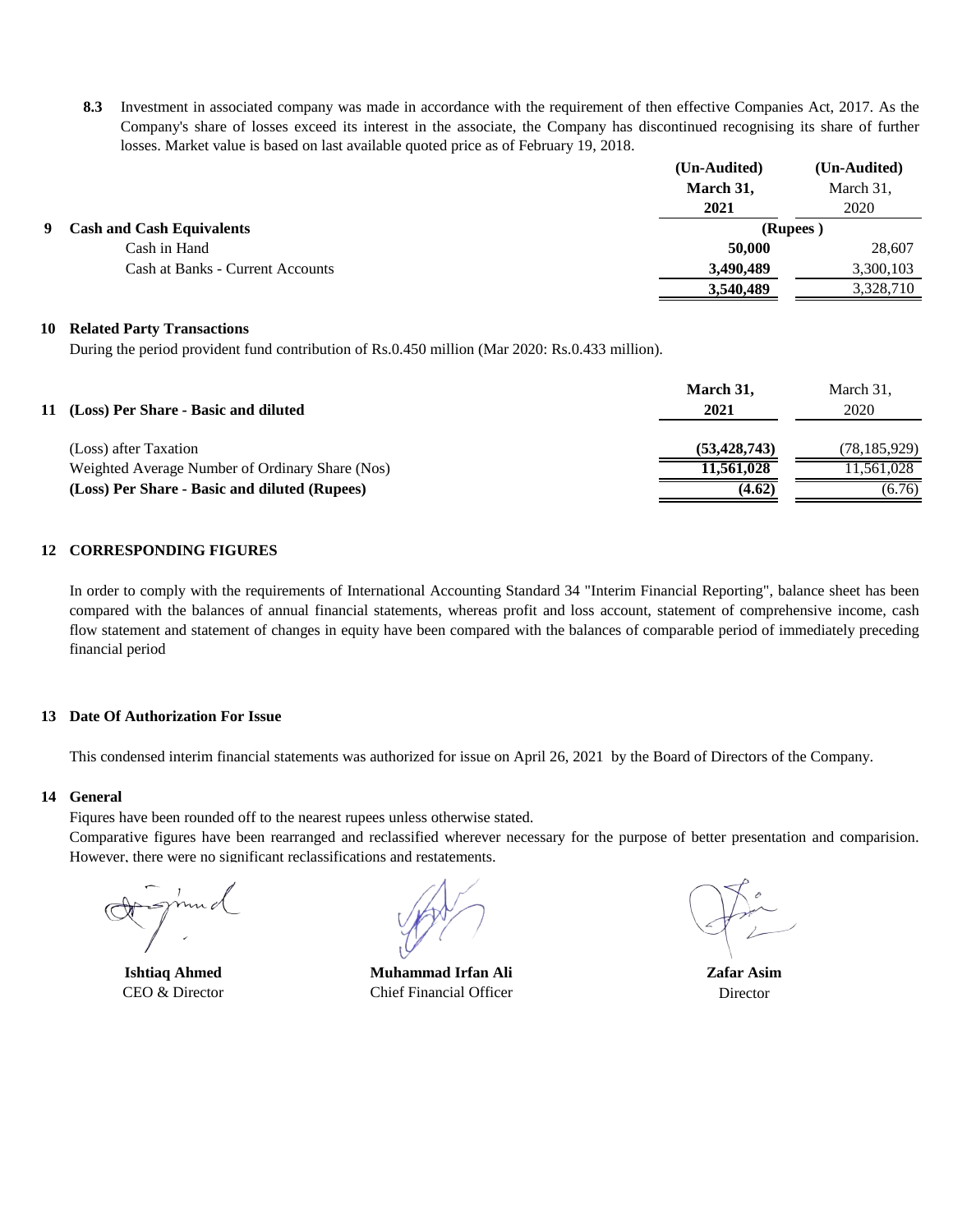يحية منتیجہ کےحوالے ہے ہم اللہ تعالیٰ رحمٰن ورحیم ہے دعا کرتے ہیں وہا پنے حبیب حضرت مجم<sup>حقاق</sup> کے کیفیل اپنی رحمت، ہدایات اورفضل وکرم ہم پراسی طرح قائم رکھے جوکہ بن*صر*ف ہم پر بلکہ ہماری کمپنی اور ہمارے ملک پربھی اپنی رحمت م**ا زل** کرے،ہم اللہ تعالیٰ ہے بہ<sup>بھی</sup> دعا کرتے ہیں کہ تمام مسلم اتمہ کے ما بین صحیح اسلامی جذبہ اخوت اور بھائی جا رگ پیدا کرے۔آمین ثمہ آمین۔

> میراپر وردگاریقیناً ہاری دعاؤں کوسنتاہے۔(قرآن کریم) بورڈ آف ڈائر یکٹرز کی جانب ہے



)، ۱۰۰۰۰ سارے ہے<br>اشتیاف حم چیف *ایگزیکیٹی*و آفیسر

مورعه: 26 اپریل 2021ء